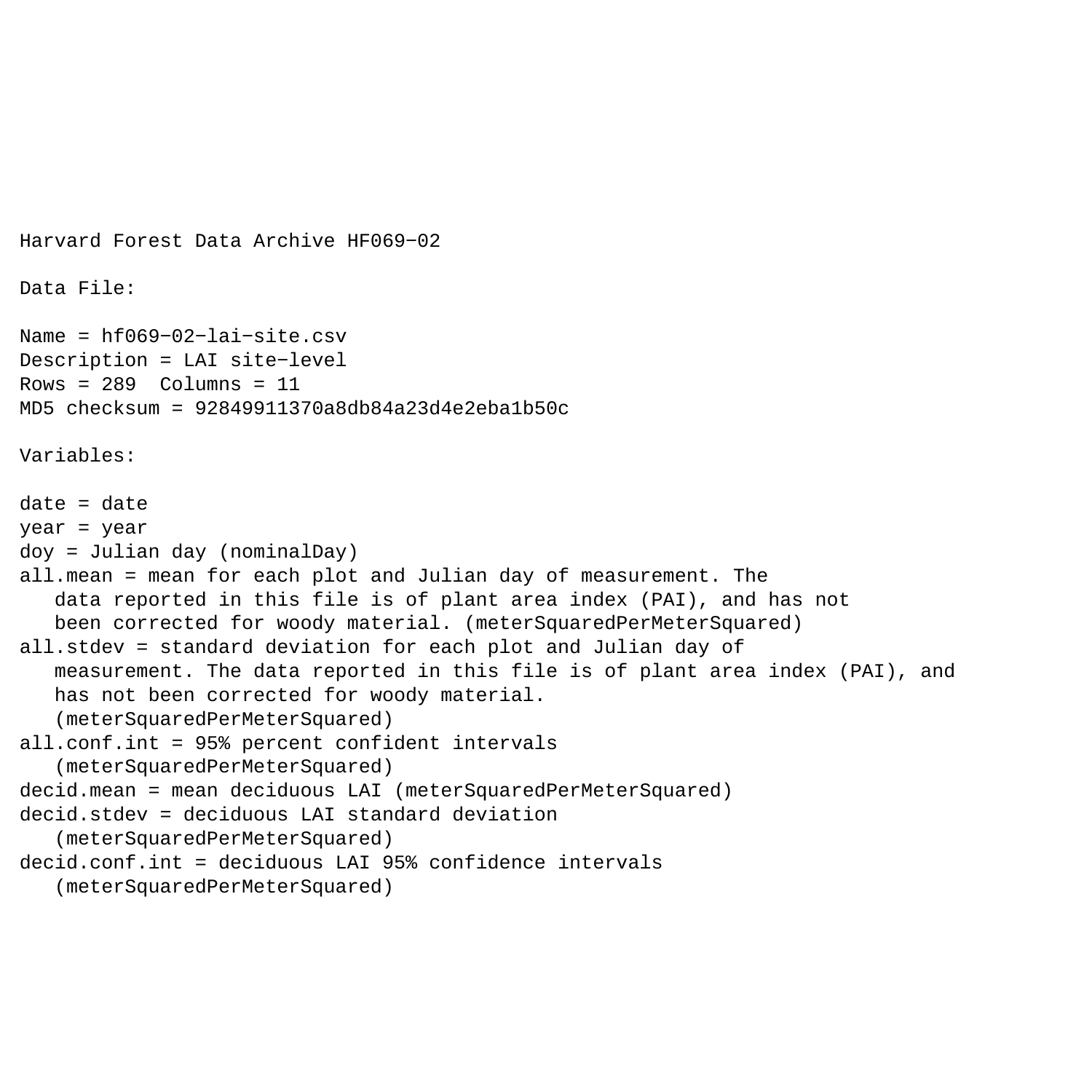| Variable     | Min              | Median           | Mean             | Max              | NAs |
|--------------|------------------|------------------|------------------|------------------|-----|
| date         | $1998 - 04 - 15$ | $2010 - 08 - 09$ | $2010 - 07 - 09$ | $2020 - 12 - 03$ | 0   |
| year         | 1998.000         | 2010.000         | 2009.955         | 2020.000         | 0   |
| doy          | 71.000           | 192.000          | 206.713          | 354.000          | 0   |
| all.mean     | 0.920            | 3.190            | 3.180            | 5.130            | 0   |
| all.stdev    | 0.091            | 0.675            | 0.672            | 1.031            | 0   |
| all.conf.int | 0.178            | 0.277            | 0.312            | 1.139            | 0   |
| decid.mean   | 0.000            | 1.730            | 1.583            | 3.430            | 0   |
| decid.stdev  | 0.000            | 0.410            | 0.402            | 0.933            | 0   |
| decid.conf.i | 0.000            | 0.184            | 0.196            | 0.930            |     |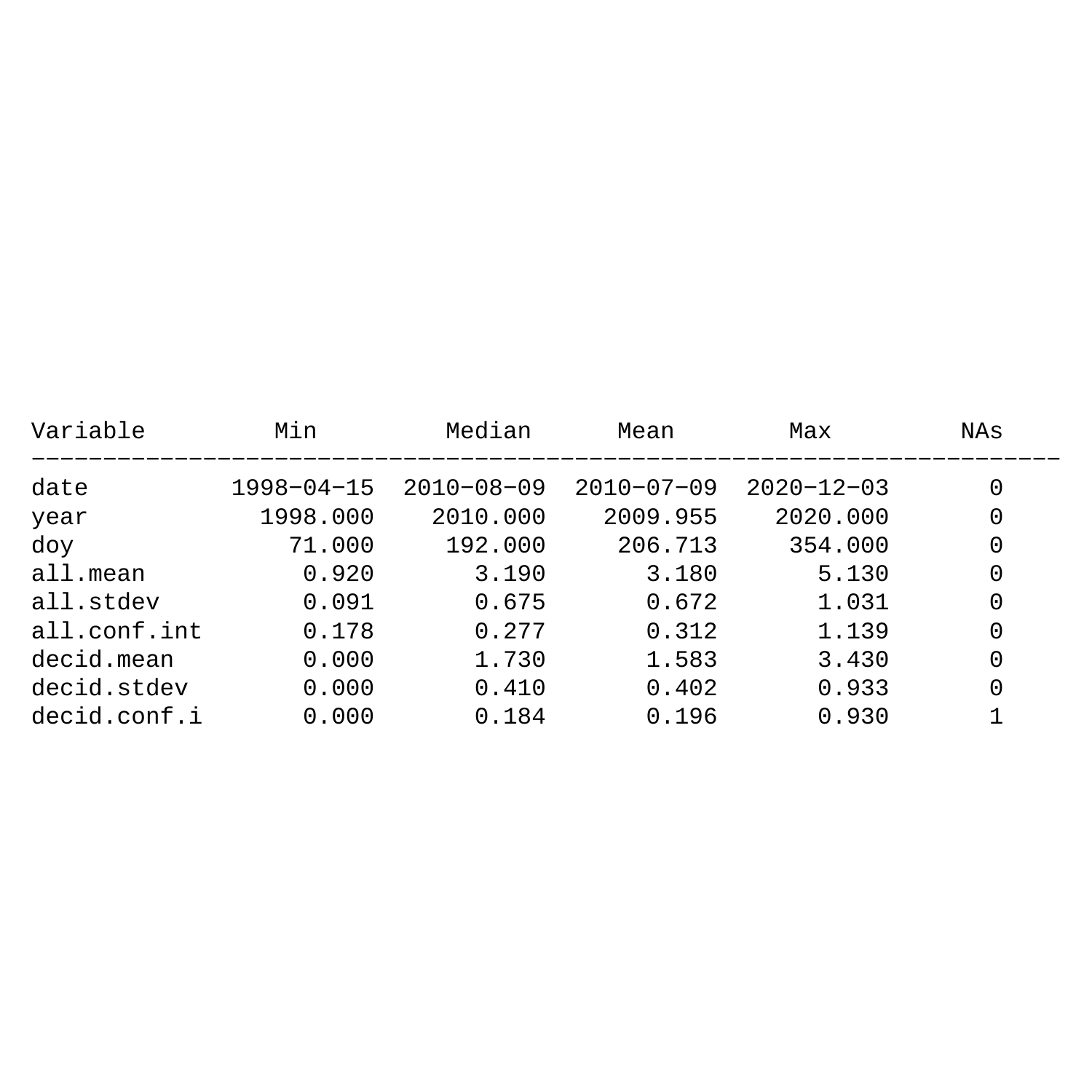## **HF069−02 Plot 1**